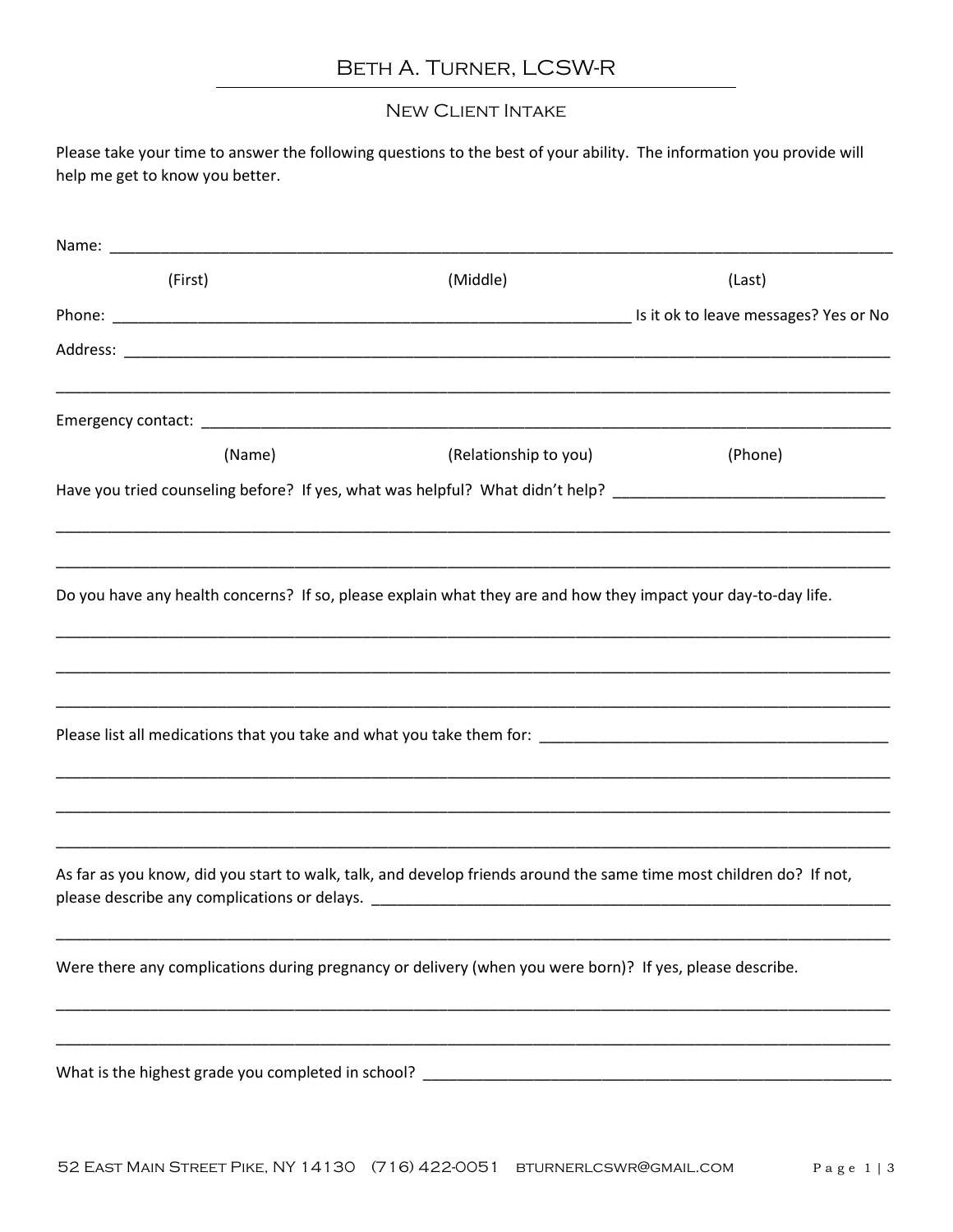# BETH A. TURNER, LCSW-R

### **NEW CLIENT INTAKE**

| Have you ever been fired or walked out of job? If so, can you please describe the circumstances?               |  |  |
|----------------------------------------------------------------------------------------------------------------|--|--|
| Are you currently dealing with any legal charges or court involvement? If yes, please describe. ______________ |  |  |
| Do you have any history of arrests, charges, or court involvement? If yes, please describe.                    |  |  |
| Please tell me about who you live with and any support and/or stress that comes from your household.           |  |  |
| Do you feel that your home is a safe and stable place? If not, please describe your concerns. ________________ |  |  |